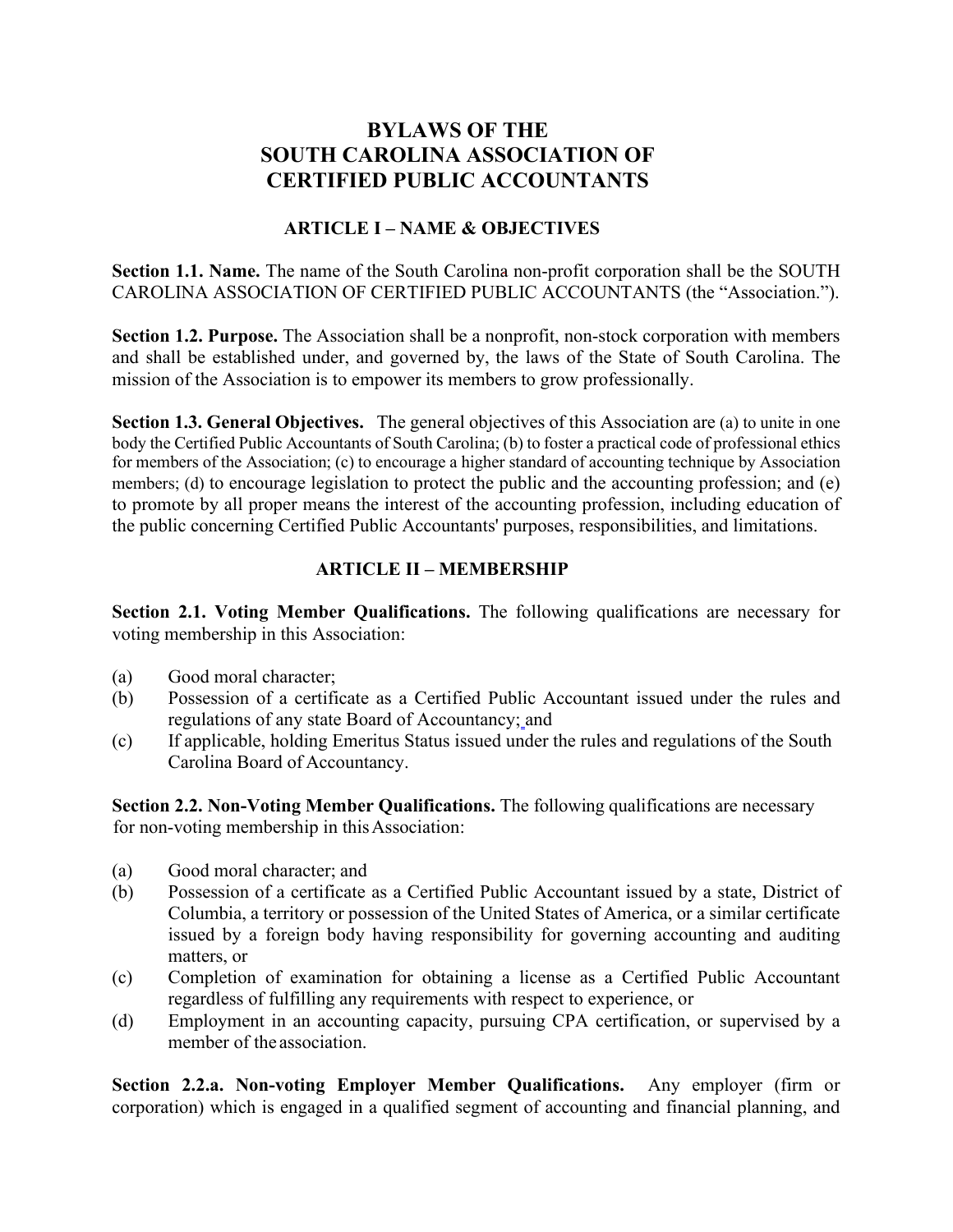who has an employee or owner who meets the individual voting and/or non-voting membership qualifications, as defined by Section 2.1 and 2.2 of the Bylaws, and who is in good standing of SCACPA.

**Section 2.3. Categories of Membership.** Additional categories of membership within the voting and non-voting designations outlined in Section 2.1 and 2.2, respectively, shall be determined by the Board of Directors. The benefits, restrictions, and annual dues of such categories will be determined by the Board of Directors.

**Section 2.4. Lifetime Membership Qualifications.** A member may become alife member of this Association provided he or she has been a member of this Association for at least thirty (30) consecutive years, and (a) has attained the age of sixty-eight (68) or (b) has rendered distinguished service to the accounting profession in the judgment of the Board of Directors.

Annual membership dues for lifetime members shall be waived.

**Section 2.5. CPA Candidate Membership.** The following qualifications are necessary for CPA candidate membership in this Association:

- (a) Good moral character;
- (b) Obtained an accounting degree from an accredited program;
- (c) Approved applicant for the Uniform CPA Examination and actively pursuing the CPA certificate and license; and
- (d) Employment in an accounting capacity, pursuing CPA certification, and supervised by a licensed CPA.

**Section 2.6. Student Membership.** Students currently enrolled in accounting at institutions of higher education may join as student members, the benefits, restrictions, and annual dues of which will be determined by the Board of Directors.

**Section 2.7. Application Process.** Application for membership shall be submitted in a form prescribed by the Board of Directors or its designee and accompaniedby dues for one year or prorated. Upon receipt of the application and dues, the individual shall become bound by these Bylaws, the Code of Professional Conduct of the AICPA, and all other rules and regulations of the Association, and is eligible for member benefits and privileges for his or her membership category. Investigation of each applicant shall be made by the Chief Executive Officer or his or her staff as warranted.

Applications for admission shall be recorded in the administrative offices of the Association and notice distributed to the Board of Directors and published in the next bulletin mailed or distributed electronically to the membership. Any member objecting to the election of an applicant shall notify the Chief Executive Officer in writing and state reasons for objections within 30 days of the notice. Any written objection shall be reviewed by the Board of Directors and if the applicant is rejected by the Board of Directors, the dues submitted shall be promptly refunded.

**Section 2.8. Educational and Quality Review Requirements.** Association members shall complete continuing professional education as required by the South Carolina Code of Laws.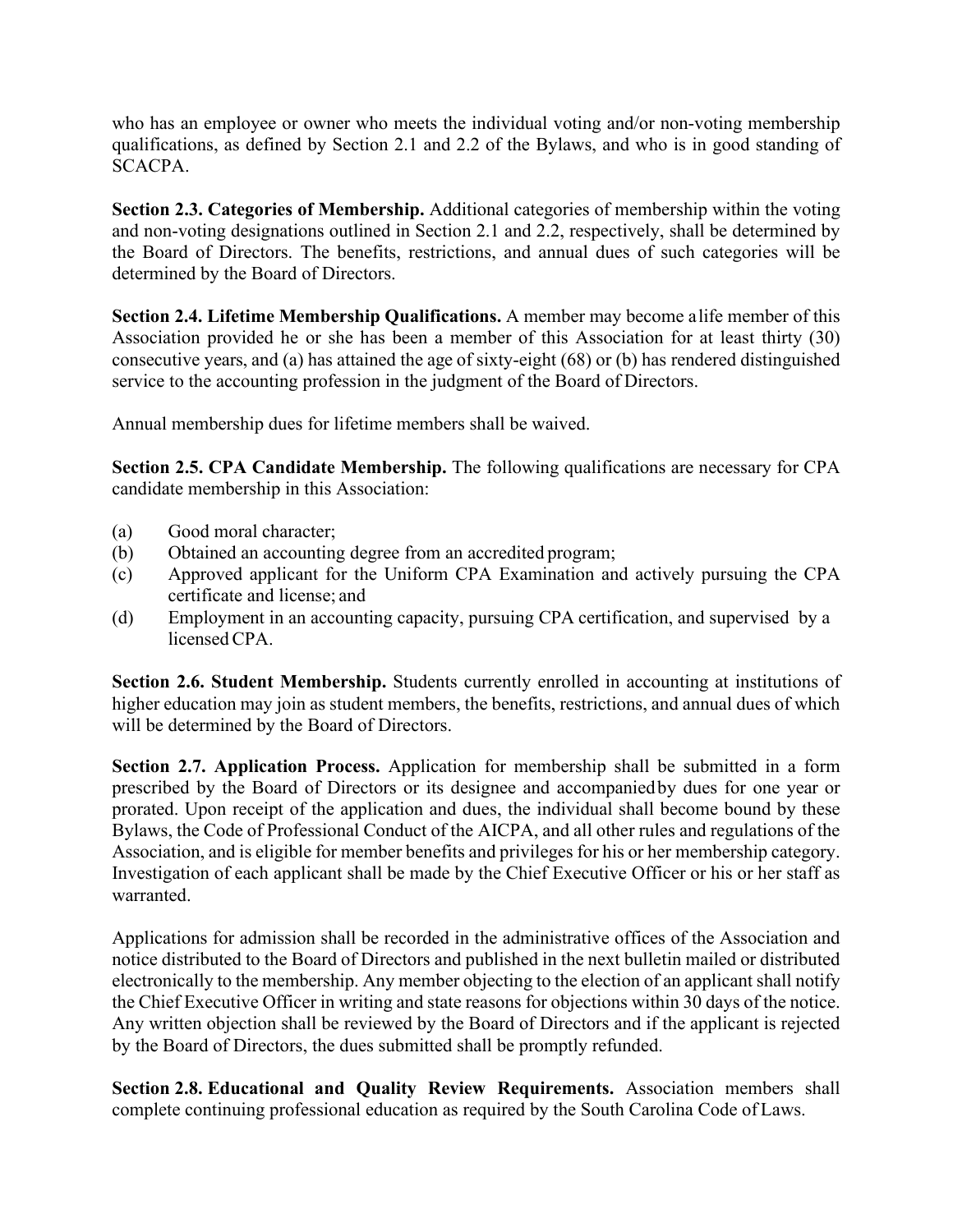**Section 2.9. Member Resignation.** Resignation of members shall be in writing and may be offered at any time. Actions on such resignations and applications for reinstatement of resigned members shall be taken by the Board of Directors under such provisions as they may from time to time prescribe. The Board of Directors may make separate provision for action on resignations of members not in good standing or against whom disciplinary proceedings or investigations are pending and on applications for reinstatement of persons whose resignation was accepted when in such classification

### **ARTICLE III – VOTES**

**Section 3.1. Member Voting.** Each Voting Member, as defined in Section 2.1 above, shall be entitled to one vote. Votes must be cast in person unless permitted otherwise pursuant to another provision in these Bylaws or another medium as approved by the Board of Directors. No member shall be entitled to vote at any meeting when his dues shall be over sixty (60) days inarrears.

#### **ARTICLE IV – CERTIFICATE OF MEMBERSHIP**

**Section 4.1. Membership Certificate.** Upon admission to membership in the Association, every member shall be entitled to a certificate of membership therein, and the members so receiving such certificates shall agree, prior to receipt of such certificate, to the surrender of same to the Association in event of the termination of their membership thereon, for any cause, except death.

#### **ARTICLE V – OFFICERS**

**Section 5.1. Officers.** The officers of the Association shall be:

- (a) Chair;
- (b) Chair-elect;
- (c) Treasurer;
- (d Immediate Past Chair; and
- (e) Chief Executive Officer

**Section 5.2. Officer's Term.** The Chair, Chair-elect, Treasurer, immediate Past Chair, and members of the Board of Directors, other than South Carolina's elected member of Council of the American Institute of Certified Public Accountants and Chief Executive Officer, shall serve for the fiscal year(s) observed by the Association.

**Section 5.3. Elected Member of the AICPA Governing Council**. The South Carolina elected member of the American Institute of Certified Public Accountants' Governing Council is nominated by the Chair of the Board of Directors and elected by the Board of Directors on behalf of the membership. The elected member will serve a three-year term and will be eligible for election to one subsequent three-year term; however, the length of such term and/or the number of terms shall always comply with applicable AICPA standards.

**Section 5.4. Committees.** The Chair shall appoint such committees (as not otherwise provided for by these Bylaws) and the chairs of those committees as deemed necessary. Persons so appointed shall serve at the request of the Chair. The Chair shall serve as an ex-officio member of all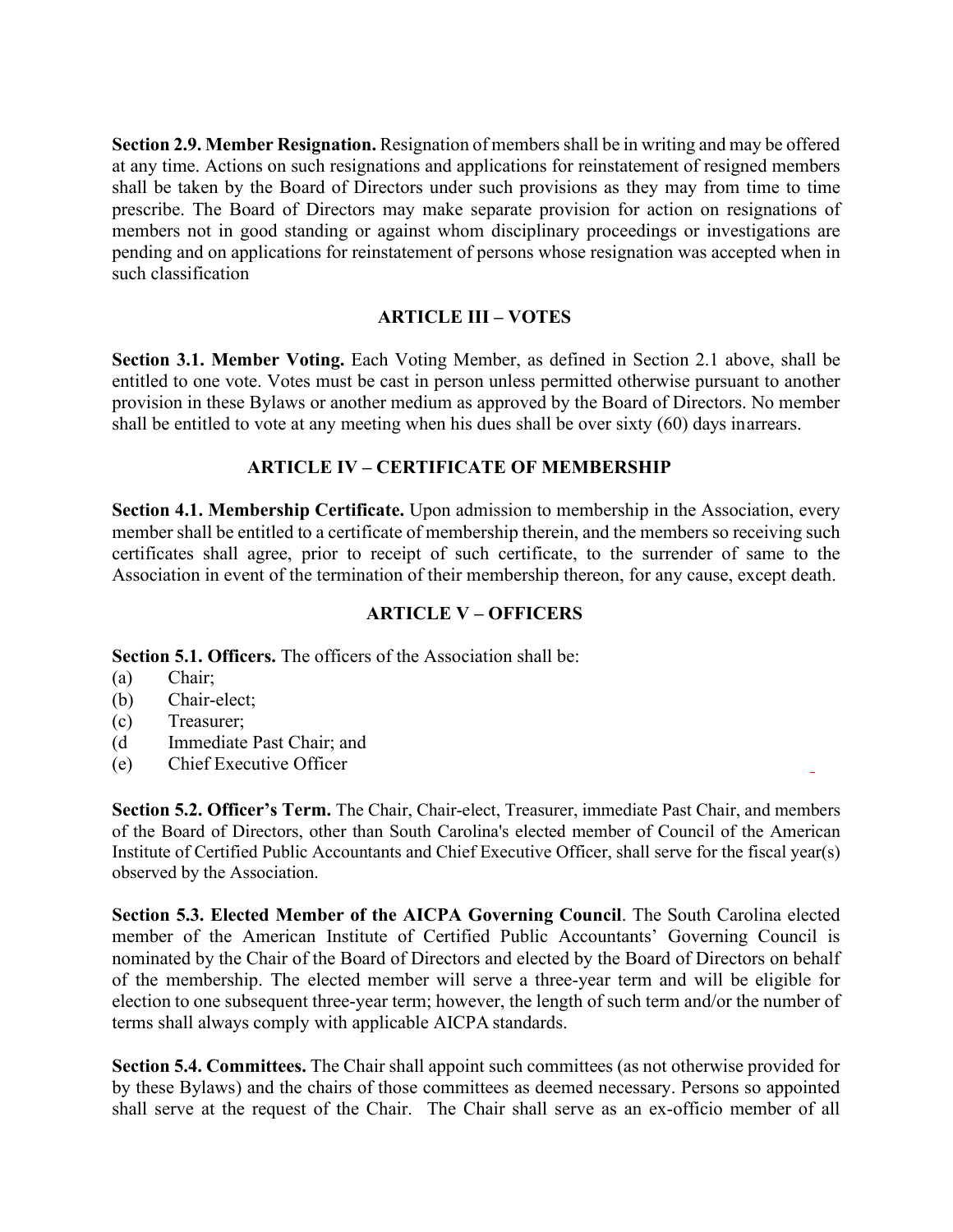committees he or she shall appoint. Each committee shall be subject to the call of its chair and a majority of each committee shall constitute a quorum for the transaction of its business.

**Section 5.5. Standards of Conduct.** The officers of the Association shall conform to the standards of conduct set forth in S.C. Code Ann. § 33-31-842.

# **ARTICLE VI – DUTIES OF OFFICERS**

**Section 6.1. Chair's Duties.** The duties of the Chair shall be those which typically pertain to the office of Chair. The Chair shall convene and preside at regularly scheduled board meetings.

**Section 6.2. Chair-elect's Duties.** In the absence of the Chair, the Chair-elect shall perform the duties and shall have the prerogatives of the Chair. The Chair-elect shall chair committees on special subjects as designated by the Board of Directors.

**Section 6.3. Treasurer's Duties**. The Treasurer shall perform the customary duties of that office, subject to the direction of the Board of Directors. The Treasurer shall oversee the Association's finances and make a report at each Board and Executive Committee meeting.

**Section 6.4. Chief Executive Officer's Duties.** The Chief Executive Officer shall have the full responsibility for the execution of the policies and programs of the Association and perform such other services as may be assigned by the Board of Directors. The CEO shall be responsible for keeping records of Board actions, including overseeing the taking of minutes at all Board meetings, sending out meeting announcements, distributing copies of minutes and the agenda to each Board member, and ensuring that corporate records are maintained.

**Section 6.5. Establishment of Executive Committee.** The Officers shall be designated as the Executive Committee of the Board of Directors to conduct the business of the Association between meetings of the Board of Directors. This should not be construed as transferring the authority of the Board of Directors.

#### **ARTICLE VII –BOARD OF DIRECTORS AND EXECUTIVE COMMITTEE**

**Section 7.1. Board of Directors.** There shall be a Board of Directors of the Association composed of the Chair, Chair-elect, Treasurer, immediate Past Chair, the elected member from South Carolina to the Council of the American Institute of Certified Public Accountants, and at least six (6) at-large members. The Chief Executive Officer shall serve as a non-voting, ex-officio member of the Board of Directors. In order to provide for a continuity of office, the expiration of the terms of office of not more than one-third of such members shall occur in any one year.

**Section 7.2. Regular Meetings.** Meetings of the Board of Directors shall be held on at least an annual basis, at such time and on such day as shall be fixed by the Board of Directors, for the purpose of the transaction of such business as may come before such meetings. The Board of Directors may provide, by resolution, the time and place for the holding of regular meetings without other notice of such resolution. If so permitted by Section 7.7, any such meeting may be held electronically.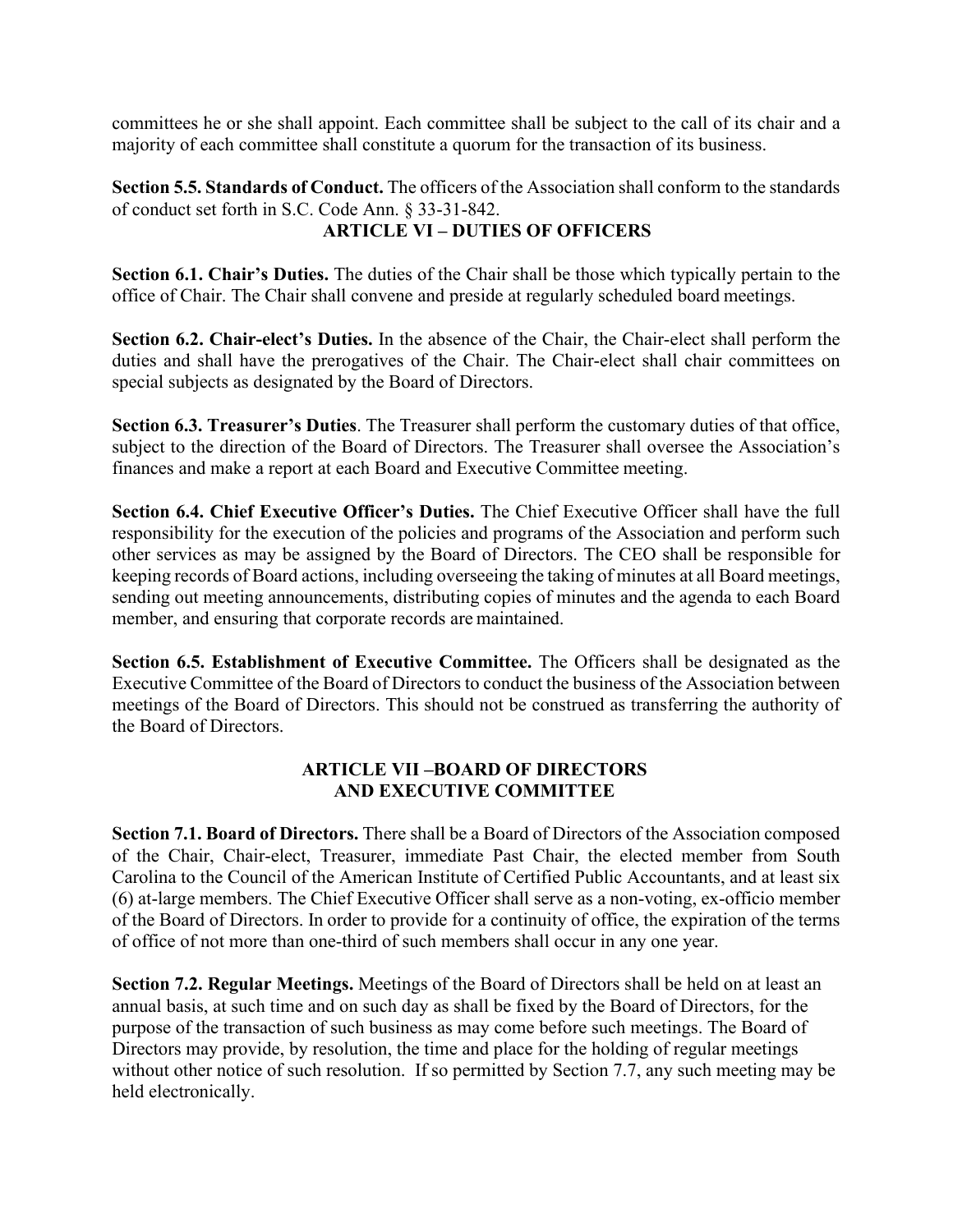**Section 7.3. Special Meetings.** Special meetings of the Board of Directors may be called by or at the request of the Chair or not less than twenty percent (20%) of the Directors then in office. The person authorized to call special meetings of the Board of Directors may determine the place for holding any special meeting of the Board of Directors, or if permitted by Section 7.7 of these bylaws, such meeting may be held electronically.

**Section 7.4. Attendance Requirement.** Any member of the Board of Directors who has been absent from three (3) consecutive meetings shall automatically vacate the seat unless the remaining Directors intervene and prevent such automatic vacation by majority vote. Any vacancy shall be filled as set forth in Section 7.11 in these bylaws.

### **Section 7.5. Notices.**

- (a) **Special Meetings.** Notice of the date, time and place of any special meeting shall be given at least five (5) days previously thereto. Notice may be oral or written, and may be communicated in person, by telephone, telegraph, teletype, facsimile transmission (FAX), or other form of wire or wireless communication, or by mail or privatecarrier.
- (b) **Notice Deemed Effective.** Written notice, if in a comprehensible form, is effective at the earliest or the following:
	- (i) when received;
	- (ii) five days after its deposit in the United State mail, if mailed correctly addressed and with first class postage affixed;
	- (iii) on the date shown on the return receipt, if sent by registered or certified mail, return receipt requested, and the receipt is signed by or on behalf of the addressee;
	- (iv) fifteen days after its deposit in the United States mail, if mailed correctly addressed and with other than first class, registered, or certified postage affixed.
- (c) **Waiver.** Any Director may waive notice of any meeting. Except as provided in the next sentence, the waiver must be electronic or in writing, signed by the Director entitled to notice, and filed with the minutes or corporate records. The attendance of a Director at a meeting, either in person, electronically, or by telephone, shall constitute a waiver of notice of such meeting, except where a Director attends a meeting with the express purpose of objecting to the transaction of any business and at the beginning of the meeting (or promptly upon his arrival) objects to holding the meeting or transacting business at the meeting and does not thereafter vote for or assent to action taken at the meeting.

**Section 7.6. Director Quorum.** A majority of the number of Directors in office immediately before the meeting begins shall constitute a quorum for the transaction of business at any meeting of the Board of Directors. Any amendment to this quorum requirement is subject to the provisions of Section 7.8 of these Bylaws.

### **Section 7.7. Manner of Acting.**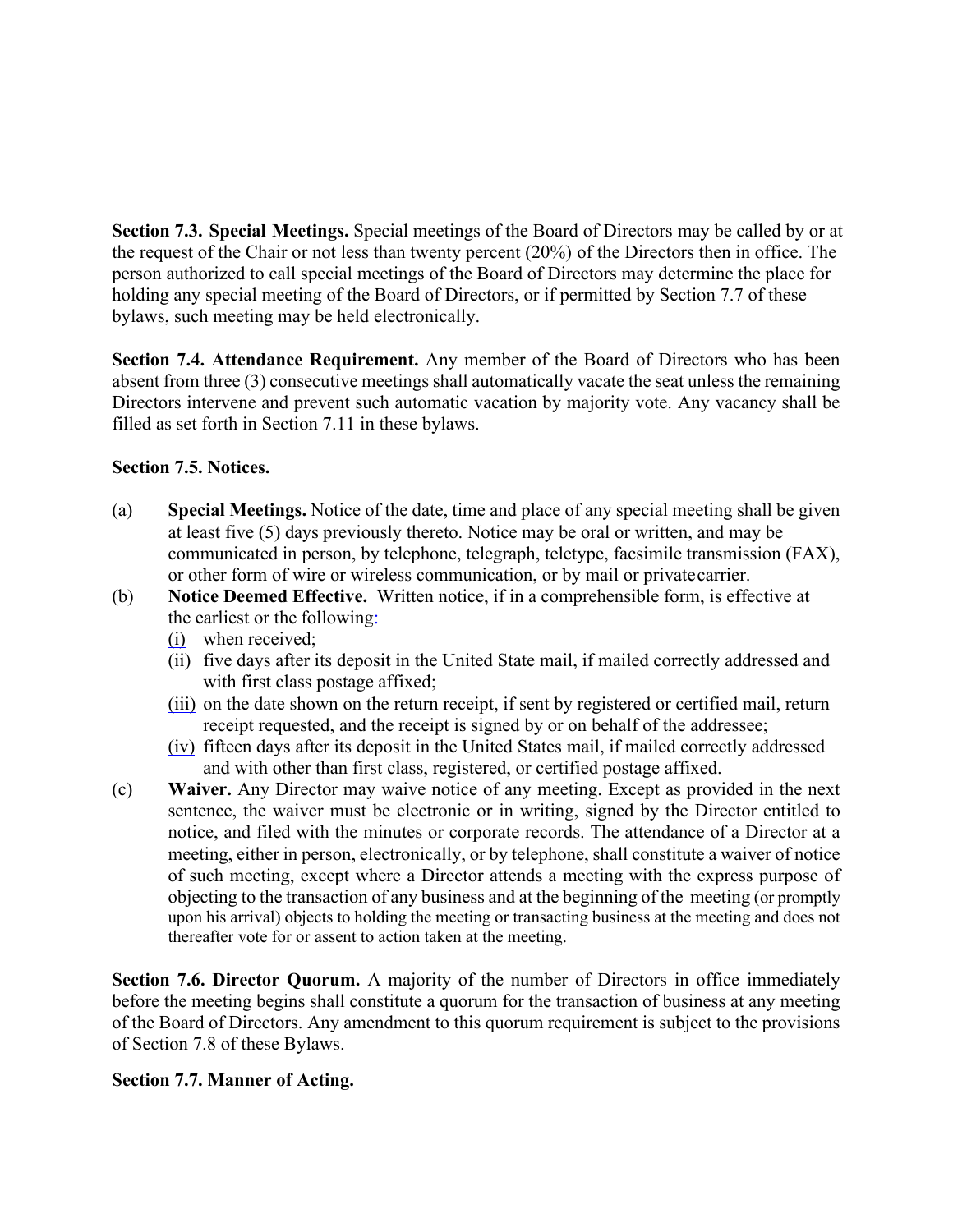- (a) **Required Vote.** The act of a majority of the Directors present at a meeting at which a quorum is present when the vote is taken shall be the act of the Board of Directors. Any amendment which changes the number of Directors needed to take action is subject to the provisions of Section 7.8 of these Bylaws.
- (b) **Electronic Meeting.** Any or all Directors may participate in a regular or special meeting by, or conduct the meeting through the use of, any means of communication by which all Directors participating may simultaneously hear each other during the meeting. A Director participating in a meeting by this means is deemed to be present in person at the meeting.
- (c) **Failure to Object to Action.** A Director who is present at a meeting of the Board of Directors or a committee of the Board of Directors when corporate action is taken is deemed to have assented to the action unless:

(i) they object at the beginning of the meeting (or promptly upon their arrival) to holding it or transacting business at the meeting;

(ii) they vote against the action and the vote is entered in the minutes of the meeting;

(iii) their dissent or abstention from the action taken is entered into the minutes of the meeting; or

(iv) they deliver written notice of their dissent or abstention to the presiding officer of the meeting before its adjournment or to the Association immediately after adjournment of the meeting.

The right to dissent or abstain is not available to a Director who votes in favor of an action taken.

**Section 7.8. Amendments of Bylaws Changing Quorum or Voting Requirement.** Action by the Board of Directors to adopt, amend, or repeal a Bylaw that changes the quorum or voting requirement for the Board of Directors must meet the same quorum requirement and be adopted by the same vote required to take action under the quorum and voting requirement then in effect and proposed to be adopted, whichever is greater.

**Section 7.9. Action without a Meeting.** Action required or permitted by the South Carolina Nonprofit Corporation Act of 1994 (hereinafter, the "Act") to be taken at a Board of Directors' meeting may be taken without a meeting if the action is assented to by all members of the Board.

The action may be evidenced by one or more written consents (including consent via email), signed by each Director, describing the action taken and included in the minutes or filed with the corporate records reflecting the action taken. Action evidenced by the consents under this Section 7.9 is effective when the last Director signs the consent, unless the consent specifies a different effective date. A consent under this Section 7.9 has the effect of a meeting vote and may be so described in such document.

**Section 7.10. Resignation.** A Director may resign at any time by delivering written notice to the Board of Directors, its presiding officer, or to the Chair. A resignation is effective when the notice is effective unless the notice specifies a later effective date. If the resignation is effective at a later date, a successor may be elected before that date but he or she will not take office until the resignation becomes effective.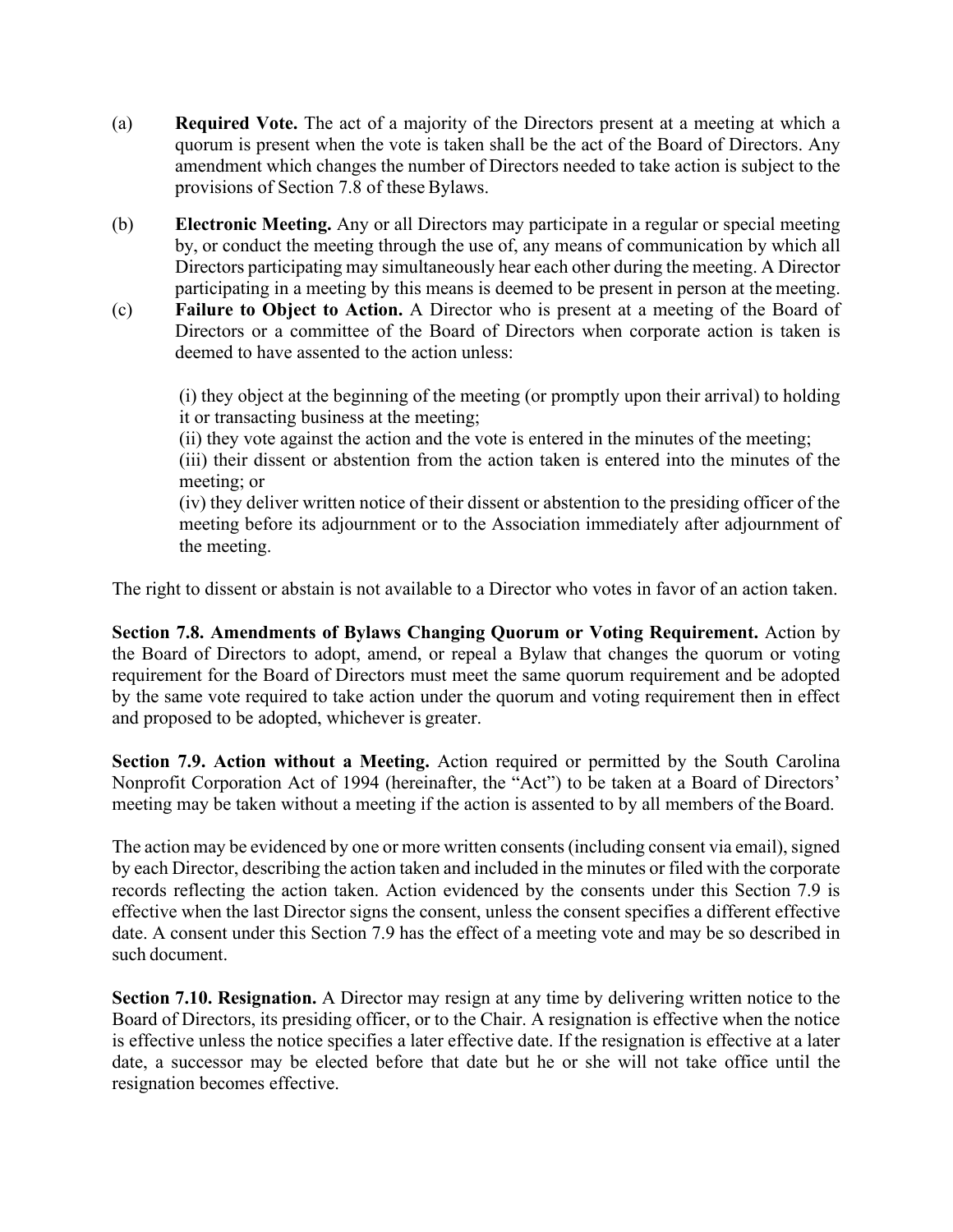**Section 7.11. Vacancies.** Vacancies occurring in elective positions of the Association may be filled, for the unexpired term of the position, by a 2/3 majority vote of the remaining members of the Board of Directors. A majority of Directors then in office may remove a Director.

**Section 7.12. Terms**. All Board members shall serve a three-year term and are eligible for reelection for one additional consecutive three-year term.

**Section 7.13. Standards of Conduct.** The Directors of the Association shall conform to the standards of conduct set forth in S.C. Code Ann. § 33-31-830.

**Section 7.14. Executive Committee's Duties.** The five (5) officers shall serve as the members of the Executive Committee with the exception of the Chief Executive Officer who shall serve as a non-voting, ex-officio member. Except as set forth below, the Executive Committee shall have all the powers and authority of the Board of Directors in the intervals between meetings of the Board of Directors and is subject to the direction and control of the full Board. The Executive Committee shall perform the following duties and such other duties as specifically delegated by the Board of Directors:

- (a) Implement policies promulgated by the Board of Directors and establish guideline for the operation of the association consistent with said policies.
- (b) Receive the recommended annual budget of the association prepared by the Chief Executive Officer and his or her staff and after review and appropriate modifications submit a proposed final budget to the Board of Directors for action.
- (c) Control expenditures in accordance with the approved budget. The Executive Committee may authorize additional expenditures in total not to exceed five-percent (5%) of budgeted revenues from all sources.
- (d) Oversee the Chief Executive Officer as the lead operating staff member of the association
- (e) Oversee and coordinate the activities of all committees and chapters. The Executive Committee shall receive all committee reports and make recommendations to the Board of Directors for appropriate action.
- (f) Oversee disbursement of funds to the SCACPA Educational Fund and the South Carolina CPA PAC in accordance with amounts approved by the Board of Directors.
- (g) Represent the association in its relations with the American Institute of Certified Public Accountants, other state societies, other professional bodies, Federal and State governmental authorities and the public.
- (h) Recommend changes to the Constitution and Bylaws of the South Carolina Association of Certified Public Accountants.
- (i) Recommend nominations to the Council of American Institute of Certified Public Accountants.
- (j) Recommend nominations to the South Carolina Board of Accountancy as needed.

Notwithstanding anything herein to the contrary, pursuant to Section 33-31-825(e) of the Act, the Executive Committee may not:

- (a) authorize distributions;
- (b) approve or recommend to members dissolution, merger, or the sale, pledge, or transfer or all or substantially all of the corporation's assets;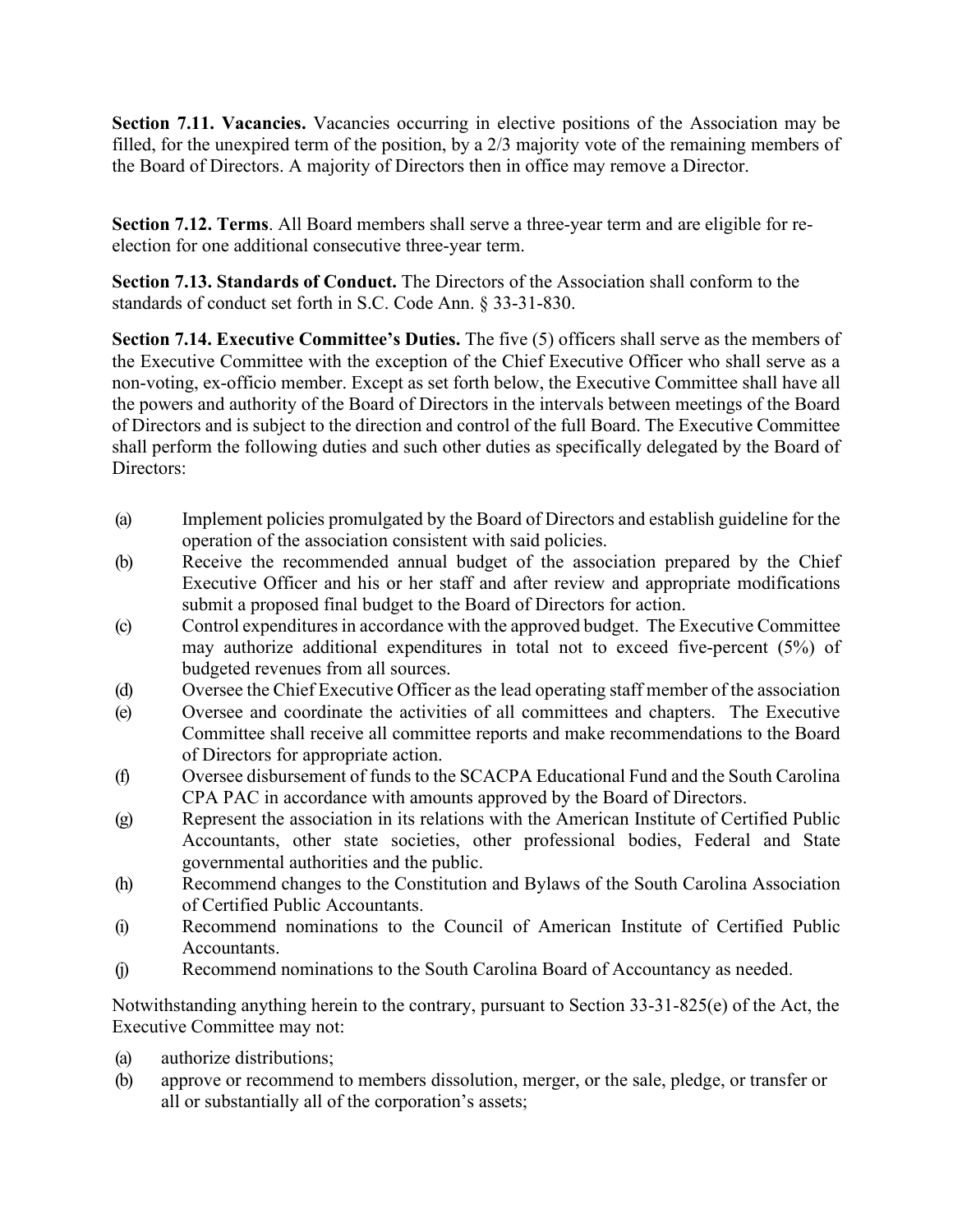- (c) select, appoint, or remove directors or fill vacancies on the board or on any of its committees; or
- (d) adopt, amend, or repeal the articles or bylaws.

**Section 7.15. Executive Committee Meetings, etc.** The provisions of this Article VII which govern meetings, action without meetings, notice and waiver of notice, and quorum and voting requirements of the Board of Directors, apply to the Executive Committee.

### **ARTICLE VIII – MEMBER'S MEETINGS**

**Section 8.1. Annual Meeting.** The Annual Meeting of the members of the Association shall be held not earlier than April 15th of each year. The Chief Executive Officer shall communicate the place, date and time of these meetings to the membership at least 60 days in advance. Such notice shall also include a description of any matter to be voted upon by the members at such meeting.

**Section 8.2. Quorum.** Except as otherwise provided in these Bylaws, a quorum for the transaction of any business at any member meeting of the Associationshall be constituted of not less than onepercent (1%) of current, voting members of the Association.

**Section 8.3. Special Meetings.** Special meetings of the members of the Association may be called by or at the request of the Board of Directors or not less than five percent (5%) of the voting members. Special meetings may be called only with at least 10 days written notice. The notice thus promulgated shall include the special purpose for which the meeting is called and a description of any matter to be voted upon by the members at suchmeeting.

**Section 8.4. Action Without Meeting.** Actions required or permitted to be approved by the members may be approved without a meeting of members if the action is evidenced by one of more written consents (including consent via email) describing the action taken, signed by those members representing at least eighty percent (80%) of the voting power, and delivered to the Association for inclusion in the minutes or filing with the corporate records. The record date for determining members entitled to take action without a meeting is the date the first member signs his or her consent. A consent provided pursuant to this section has the effect of a meeting vote and may be described as such in any document filed with the Secretary of State. Written notice of member approval pursuant to this section must be given to all members who have not provided written consent.

**Section 8.5. Voting Requirements.** Unless the Act, the Articles, or these Bylaws require a greater vote, if a quorum is present, the affirmative vote of the votes represented and voting, which affirmative votes also constitute a majority of the required quorum, is the act of the members.

### **ARTICLE IX – RULES OF PROCEDURE**

**Section 9.1. Procedural Rules.** The meetings of the Association are generally carried out in a professional manner with simple majority votes on matters that require voting of the board, committee, entire Association or other body within the Association.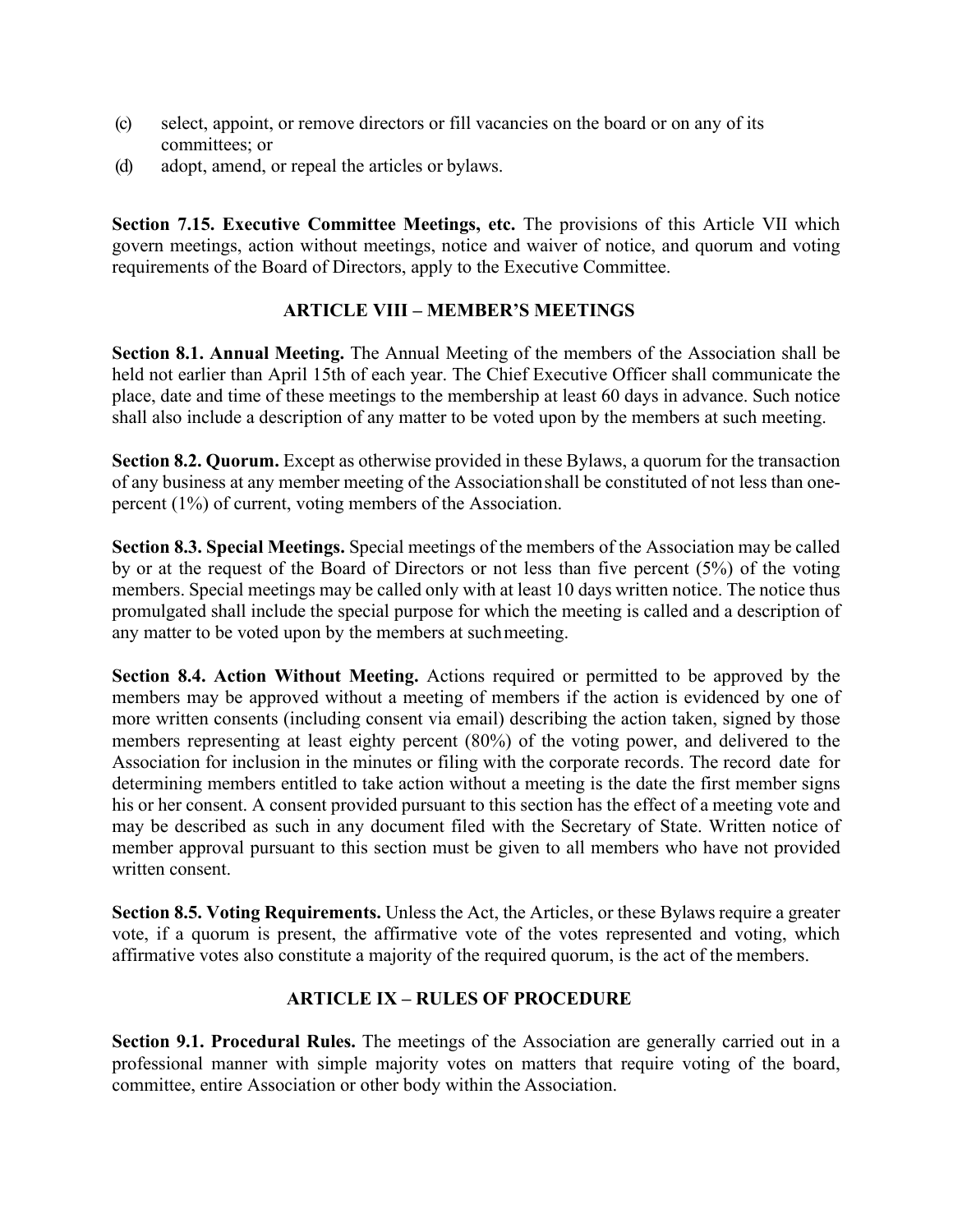Should a more formal issue arise, the Chair of the Association, committee, or other body may employ the rules of procedure as prescribed by "Robert's Rules of Order Newly Revised" (current addition).

### **ARTICLE X – ELECTIONS**

**Section 10.1. Election of Officers and Board Members.** The Executive Committee shall present nominees at the Annual Meeting of the membership of the Association. The Chief Executive Officer is a voting member of the Executive Committee for purposed of determining nominees for the Board and Officer positions. The Immediate Past Chair shall serve as the chair of the Committee, and he or she may appoint an additional member to the Committee to serve for a oneyear term.

- (a) Any member nominated for an officer position must have served at least one year on the Board of Directors.
- (b) The Executive Committee shall then proceed to agree upon and present to the members at the Annual Meeting of the membership at least one nominee for each elective office of the Association.
- (c) Nominations may be made and accepted from the floor by any member of the Association desiring to do so; provided, however, the nominee has been contacted and expressed willingness to serve. The presiding officer shall allow a reasonable time for such nominations before entertaining a motion that nominations be closed.
- (d) These procedures shall likewise apply to the annual selection of nominees for the Board of Directors.

**Section 10.2. Officer Elections.** The Chair-elect, Treasurer and Board members, other than South Carolina's elected member of Council for the American Institute of Certified Public Accountants, shall be elected by a majority vote of the membership present at the Annual Meeting at which a quorum is present. The Chair shall appoint tellers for such vote. The member elected to the office of Chair-elect shall hold that office for one year and shall assume the office of Chair in the following year. The office of Treasurer will not reside in automatic succession to the position of Chair-Elect.

### **ARTICLE XI – DUES**

**Section 11.1. Annual Dues.** Dues and initiation fees shall be set by a majority vote of the Board of Directors with notification of membership. Incoming members shall pay dues and special assessments.

**Section 11.2. Waiver of Dues.** Dues or special assessments may be waived or abated for good cause by the Chief Executive Officer.

**Section 11.3. Special Assessments.** Special assessments may be levied upon approval of a majority vote at any duly called meeting of the Association, provided that at least ten (10) days written notice of the proposed levy has been properly promulgated. This section shall not apply to Life Members.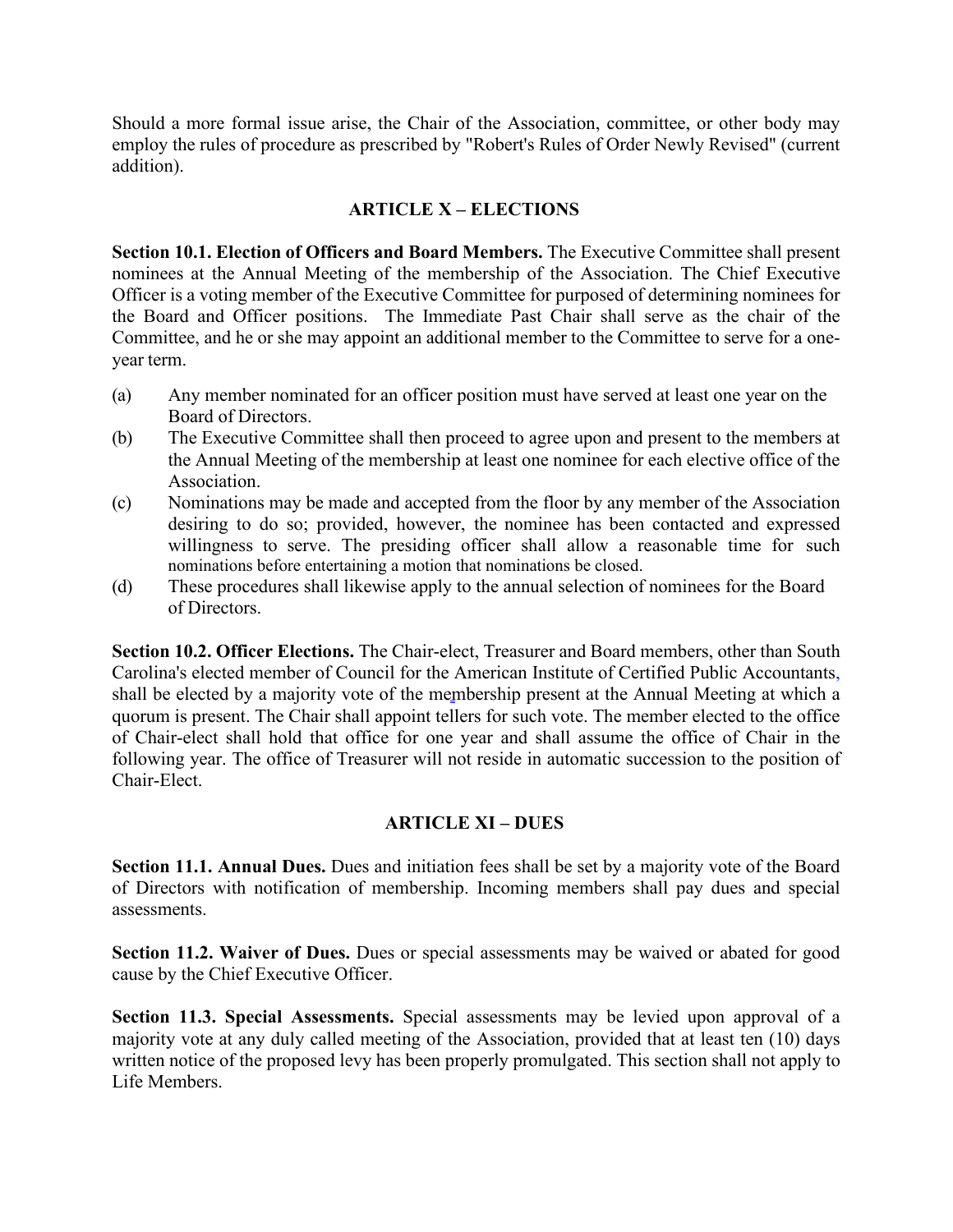### **ARTICLE XII – EXPULSION OR SUSPENSION OF MEMBERS**

**Section 12.1. Insanity, Incompetency, or Conviction.** Membership in the Association shall be rendered liable for suspension should there be filed with the Treasurer of the Association a declaration by any court of competent jurisdiction that a member is insane or otherwise incompetent, or a judgment of conviction imposed upon any member for:

- (a) A crime defined as a felony under the law of the convicting jurisdiction;
- (b) The willful failure to file any tax return which he or she, as individual taxpayer, is required by law to file;
- (c) The filing of a false and fraudulent income tax return on his or her, or a client's behalf;
- (d) The willful aiding in the preparation and presentation of a false and fraudulent income tax return of a client.

Such membership shall be terminated in like manner upon the similar filing of a final judgment of conviction.

**Section 12.2. Professional Malfeasance.** Membership in the Association shall be suspended should a member's certificate as a certified public accountant, or license or permit to practice as such or to practice public accounting be suspended as a disciplinary measure by the South Carolina State Board of Accountancy, but such suspension of membership in the Association shall terminate upon reinstatement of the certificate. Membership in the Association shall be terminated should such certificate, license, or permit be revoked, withdrawn, or cancelled as a disciplinary measure by the said State Board of Accountancy.

**Section 12.3. Failure to Pay Dues.** A member failing to pay annual dues, any subscription, or other sum owed to the Association within a reasonable period of time as approved by the Board of Directors after such debt has become due shall automatically cease to be a member of the Association unless in the opinion of the Board of Directors it is not in the best interest of the profession that the membership be terminated in this way. The Board of Directors shall report any membership so cancelled.

**Section 12.4. Discreditable Behavior.** Membership may also be suspended for refusing or neglecting to give effect to any decision of the Association and being held by the Association to have been guilty of an act discreditable to the Profession.

**Section 12.5. Procedure.** A member shall be provided with no less than fifteen (15) days prior written notice of his or her expulsion, suspension, or termination and the reasons therefore. Such member shall also be provided an opportunity to be heard, either orally or in writing as the Board of Directors determines, not less than five (5) days before the effective date of the expulsion, suspension, or termination.

### **ARTICLE XIII – ACCOUNTS**

**Section 13.1. Appointment of Auditor.** The Board of Directors shall appoint a CPA who is a member of the Association to audit the accounts of the Association for the current fiscal year and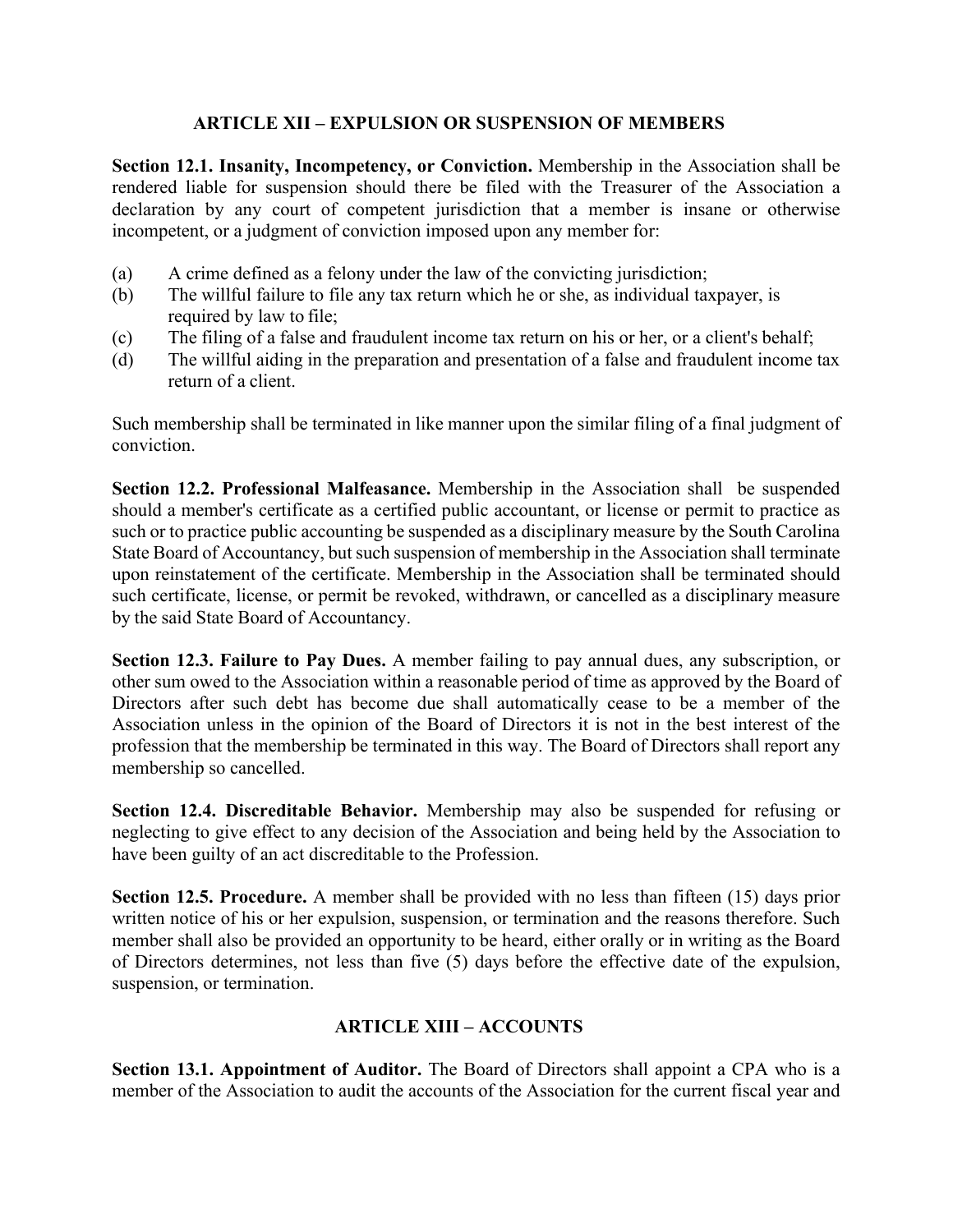report thereon.

**Section 13.2. Submission of Audit.** This audit report shall be submitted to the Board of Directors and shall be available to the membership by May 1 of each year.

**Section 13.3. Fiscal Year.** The fiscal year of the Association shall commence on July 1 and end on June 30 of the subsequent year.

**Section 13.4. Provisional Budget.** Until a budget is adopted for the fiscal year, the Association will operate its affairs as if the expenditures budget for the immediately preceding year had been adopted for the current year.

### **ARTICLE XIV - CODE OF CONDUCT**

**Section 14.1. Code of Conduct.** The Code of Conduct of the American Institute of Certified Public Accountants, in whatever form as is currently recognized as the official code, shall be recognized as applying to the members of this Association. Where a reference is made to members of the American Institute of Certified Public Accountants, this reference will be construed to apply to members of the South Carolina Association of Certified Public Accountants. The Code of Conduct as currently recognized is hereby made a part of these Bylaws of this Association by reference, except that in case of any conflict between the Code and these Bylaws, these Bylaws of the Association shall prevail.

#### **ARTICLE XV – COMPLAINTS**

**Section 15.1. Investigation of Violations.** Whenever a member of the Association—whether or not such member is or is not a member of the American Institute of Certified Public Accountants shall be the subject of a complaint alleging violation of these Bylaws or the Association's Code of Conduct, the said complaint shall be investigated in accordance with the terms of any then -existing agreement between the Association and the American Institute of Certified Public Accountants.

**Section 15.2. Hearings.** If a hearing is required to dispose of a charge or charges of a violation of these Bylaws or the Association's Code of Conduct, the hearing shall be conducted under the terms of the aforesaid agreement, the operative rules of the Joint Trial Board Division of the AICPA, and the operative joint ethics enforcement procedures in effect by virtue of the agreement between the Association and the American Institute of Certified Public Accountants.

**Section 15.3. Granting of Authority.** All committees, boards, and other bodies of the Association are hereby empowered to carry the provisions of Sections 15.1 and 15.2 into effect by acting jointly and in cooperation with the appropriate bodies of the AICPA under the agreements, rules, and procedures in effect between the Association and the AICPA at the time of such action.

### **ARTICLE XVI – ORDER OF BUSINESS**

**Section 16.1. Member Meetings.** The order of business at meetings of the membership shall be as follows: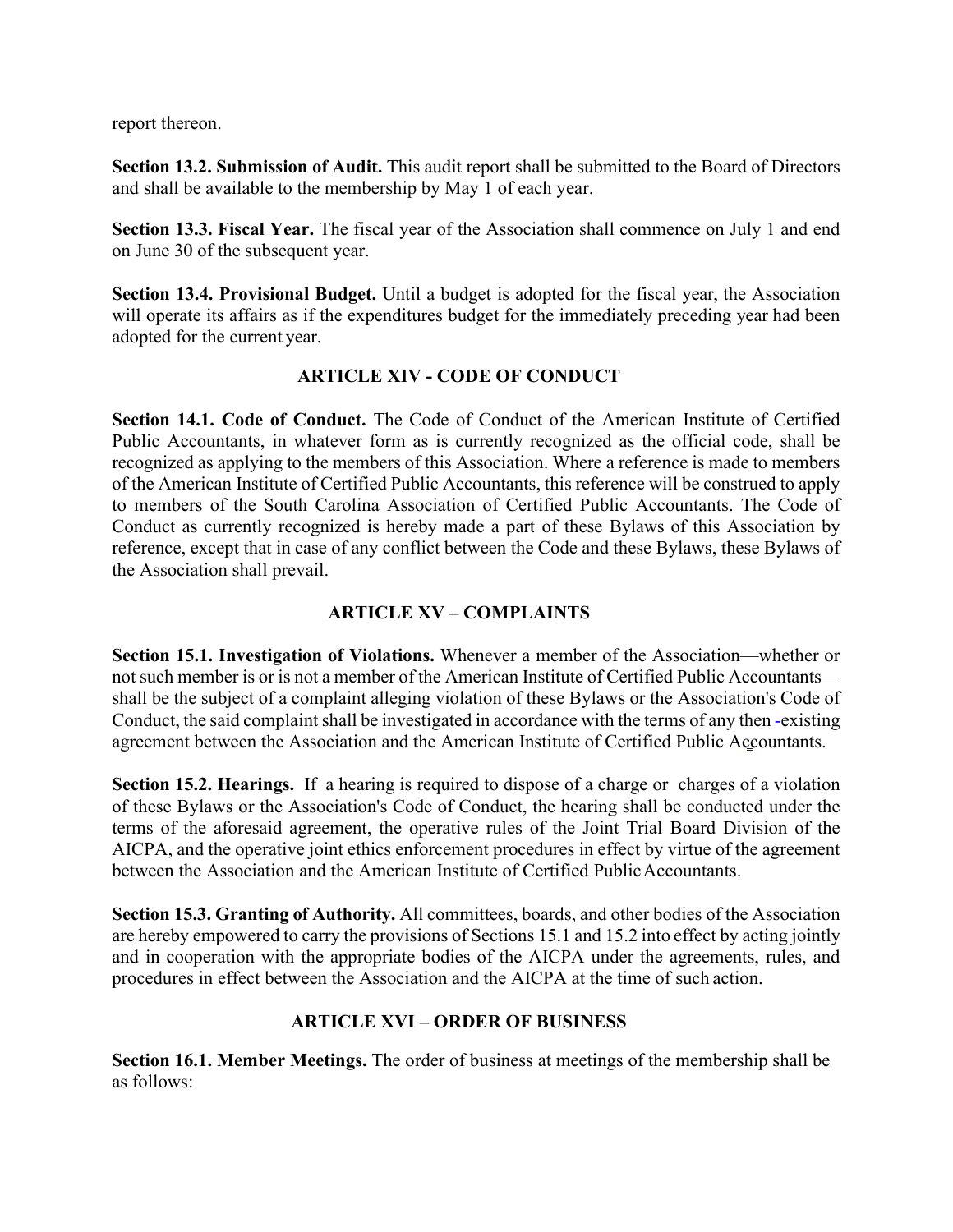- (a) Roll Call;
- (b) Confirmation of minutes of proceedings at the last meeting;
- (c) Reading of communications and motions relative thereto;
- (d) Presentation of budget for the ensuing year. (Annual Meeting);
- (e) Reports of officers;
- (f) Unfinished business;
- (g) Election of Officers. (Annual Meeting); and
- (h) New Business.

Special features may take any place in the order of business at the discretion of the Board of **Directors** 

#### **ARTICLE XVII -- CHAPTERS AND AUXILIARIES**

**Section 17.1. Area Chapters.** One hundred or more members of this Association in one area of the State may, upon written approval of the Board of Directors of the Association, organize a Chapter of the Association. Such Chapter shall be styled and known as "Chapter of the South Carolina Association of Certified Public Accountants."

**Section 17.2. Chapter Membership.** Any member of this Association residing in a Chapter area is also a member in such Chapter. Any member of the Association not resident in a Chapter area may become attached to a local Chapter of his choice. No member may belong to more than one Chapter of the Association at the same time.

**Section 17.3. Chapter Bylaws.** All Chapters shall be governed by uniform bylaws which designate the powers and authority of the Chapters. The Chapter bylaws shall be drafted and administered by the Board of Directors of the Association or by a committee appointed for such purposes by the Board of Directors. The Chapter Bylaws shall be updated in accordance with the Association's Bylaws.

**Section 17.4. Membership Termination.** If a member of any local chapter shall cease to be a member of the Association, he or she shall at once cease to be a member of such local Chapter and his or her name shall be removed from the roll thereof.

#### **ARTICLE XVIII – CORPORATE SEAL**

**Section 18.1. Corporate Seal.** The corporate seal of the Association shall be circular in form and shall contain the words "South Carolina Association of Certified Public Accountants."

#### **ARTICLE XIX – AMENDMENTS**

**Section 19.1. Amendment to Bylaws.** The Bylaws of the Association shall be made, altered, or rescinded by a vote of two-thirds (2/3) of all members of the Board of Directors present at any regular or special meeting of the Board of Directors or by the unanimous written consent of all members of the Board of Directors. Any change of the Bylaws at a meeting of the Board of Directors must be preceded by written notice at least ten (10) days prior to the meeting stating the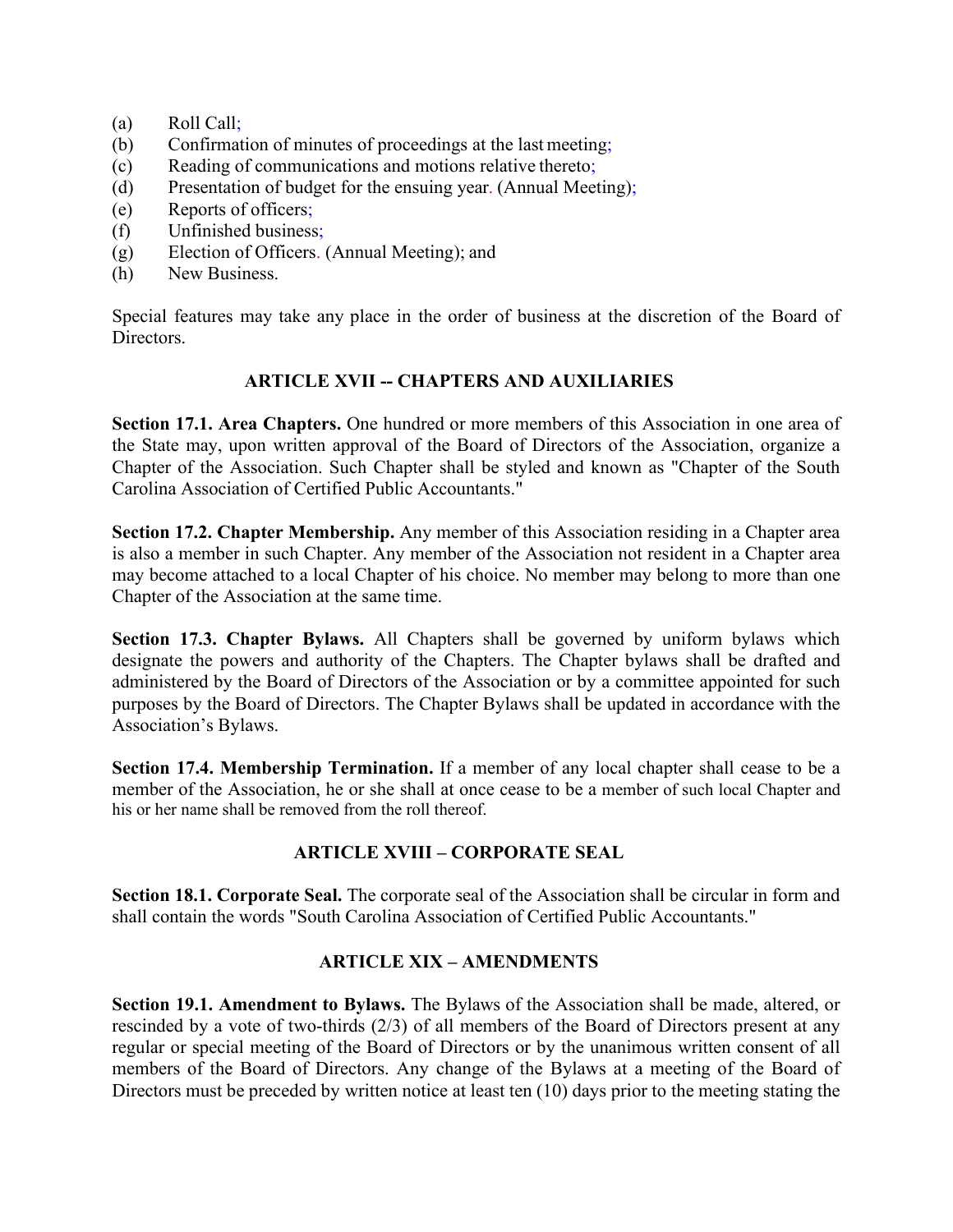proposed amendment and the reasons therefore.

**Section 19.2. Notice of Amendment.** When an amendment to the Bylaws is adopted in accordance with Section 19.1, the amendment shall be published to all members.

**Section 19.3. Proposal to Amend.** Except as otherwise provided, a proposal to amend the Bylaws may be made by a petition of not less than ten-percent (10%) of the voting members. The proposal shall be submitted to the Board of Directors for their consideration as provided for in Section 19.1. If the proposal is rejected by the Board of Directors, the proposed amendment shall be submitted to all voting members of the Association for vote by mail ballot. If at least two-thirds (2/3) of those members voting approve such a proposal, it shall become effective as an amendment to the Bylaws. On any mail vote, no less than twenty-five percent (25%) of all voting members shall cast a ballot to constitute a valid action. Mail ballots may be considered valid and counted only if received in the corporation's principal office within sixty (60) days from the date of mailing the ballot to the members. Any mail ballot must be preceded by a written notice at least thirty (30) days prior to the ballot stating the proposed amendment, the reasons therefore, and Board of Directors' and/or Executive Committee's recommendation(s) with regards to such proposed amendment.

# **ARTICLE XX – DISSOLUTION**

**Section 20.1. Dissolution.** Dissolution of the Association must be approved by a majority vote of the Board of Directors in office at the time the transaction is approved. The Association shall provide seven (7) days' notice to all Board members of any Board of Directors' meeting at which approval of such dissolution is to be obtained unless notice is waived. The notice also must state that the purpose or one of the purposes, of the meeting is to consider dissolution of the Association and contain or be accompanied by a copy or summary of the plan of dissolution. The plan of dissolution shall indicate to whom the assets owned or held by the Association will be distributed after all creditors have been paid.

### **ARTICLE XXI – LIMITATION ON CORPORATE ACTIVITIES**

**Section 21.1. Limitations.** Notwithstanding any other provision of these Bylaws, this Association will not carry on any other activities not permitted to be carried on by a corporation exempt from Federal income tax under Section 501(c)(6) of the Code. This includes the limitation that no part of the Association's net earnings shall inure to the benefit any private individual or shareholder. The Association is not organized for profit and shall not engage in any activity carried on for profit.

# **ARTICLE XXII – GENERAL PROVISIONS**

**Section 22.1. Distributions.** The Association shall not make any distributions except those in accordance with the Section 33-31 1302 of the Act, or as set forth in these Bylaws.

**Section 22.2. Pronouns.** Each reference to pronouns herein shall be construed in the masculine, feminine, neuter, singular, plural, as the context may require.

**Section 22.3. Counterparts.** These Bylaws may be executed in several counterparts by the Directors all of which together shall constitute one and the same instrument.